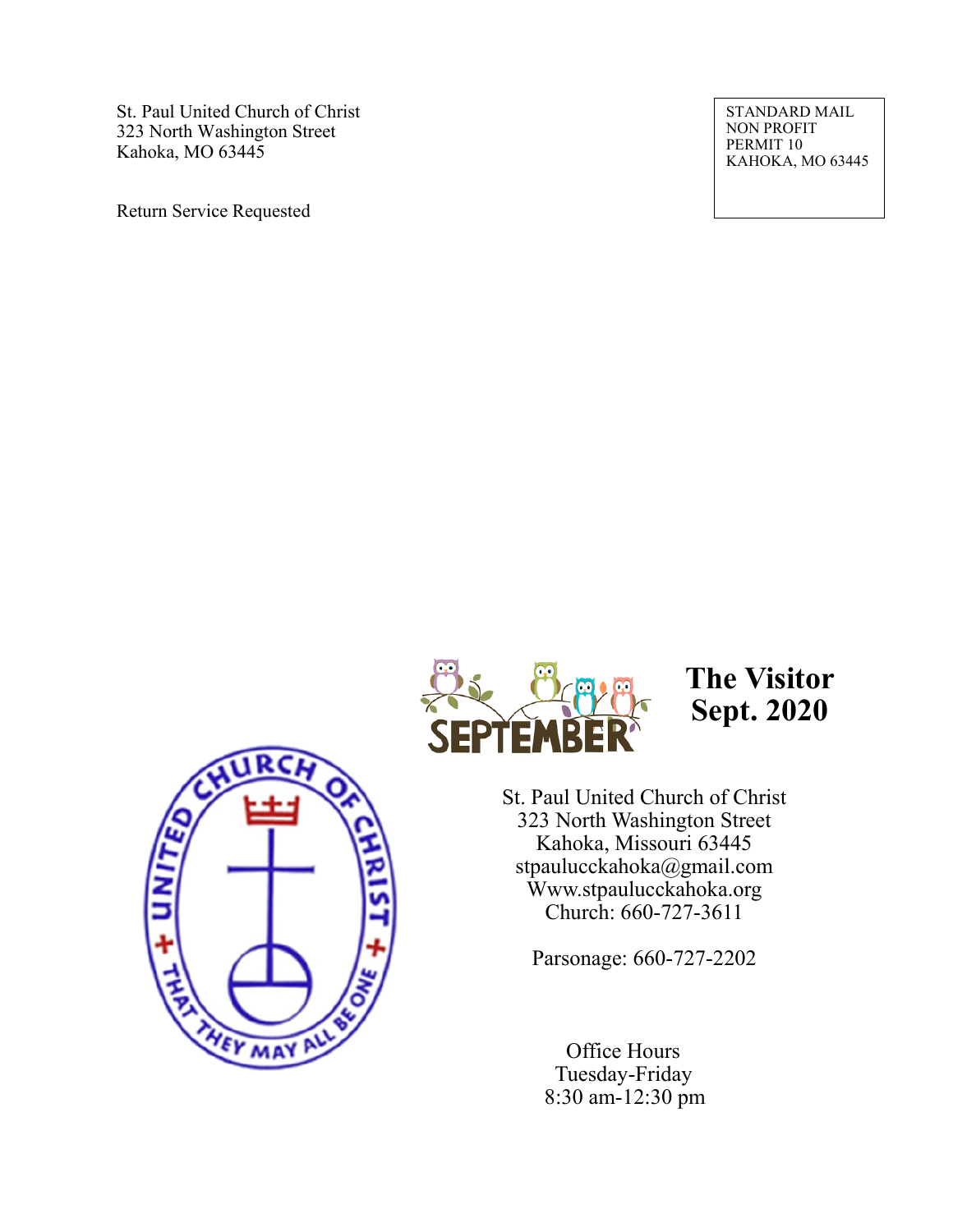Greetings St. Paul UCC—

As you all know September 30 was my last day of worship with you. On Sunday, August 23 a Release of Duties as Pastor and Teacher with the St. Paul UCC of Kahoka was held. For those of you unable to attend or watch online we have included this part of the service here.

# **Farewell Worship**

### GREETING Rev. Jonna Jensen REMEMBRANCE AND RECOGNITION RECOGNITION OF THE END

Jonna: On August 25, 2013, this local church called The Rev. Dixie Laube to serve as their pastor and teacher.

- Dixie: I thank St. Paul United Church of Christ, its members and friends, for the love, kindness, and support shown me these last seven years. I ask forgiveness for the mistakes I have made. I am grateful for the ways my leadership has been accepted. As I leave, I carry with me all that I have learned here.
- **ALL: We receive your thankfulness, offer forgiveness, and accept that you now leave to minister elsewhere. We express our gratitude for your time among us. We ask your forgiveness for our mistakes. Your influence on our faith and faithfulness will not leave us at your departure.**

Please stand in body or spirit:

- Jonna: Do you, the members and friends of St. Paul United Church of Christ release The Rev. Dixie Laube from the duties of Pastor and Teacher?
- **ALL: We do, with the help of God.**
- Jonna: Do you offer your encouragement for her ministry as it unfolds in new ways?<br>ALL: We do, with the help of God.
- **ALL: We do, with the help of God.**
- Jonna: Do you, Rev. Dixie Laube, release this local church from turning to you and depending on you?
- Dixie: I do, with the help of God.
- Jonna: Do you offer your encouragement for the continued ministry here and on the relationship with another who will come to serve?

Dixie: I do, with the help of God.

Consistory please come forward

SE Association Board: On behalf of the Southeast Association of the Iowa Conference and the United Church of Christ, I witness to the words spoken: words of thankfulness, forgiveness, and release. The member churches of our association and conference hold each of you in prayer. We pledge our support in the transitions signified in this service.

St. Paul Consistory: Thanks be to God.

God Bless— Pastor Dixie Laube

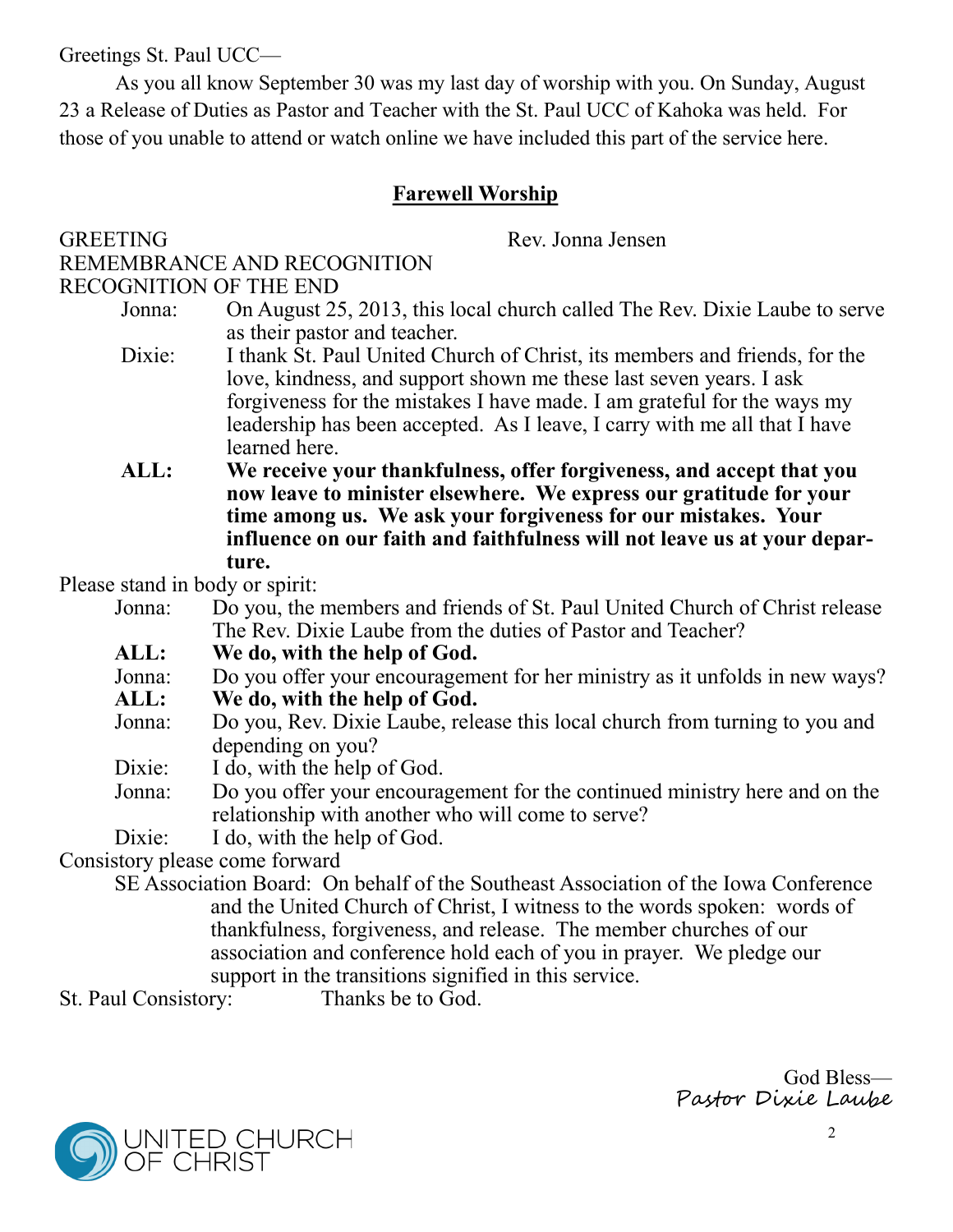#### **St. Paul United Church of Christ**

Consistory Meeting July 15, 2020 6:06 p.m.

#### Call to Order

President Brian Buford, called the meeting to order. Pastor Laube, Terry Brunk, Sandy Frazier, Joni Kraus, Nolene James, Deanna Ball, Lance Arnold, Gena Ellison, and Search Committee member, Kathy Calvert were present. Jim Behnke was unable to attend.

#### Opening Prayer

Pastor Laube led the consistory in prayer.

#### Search Committee

Questionnaire/Interim Pastor-Kathy Calvert reported that not many surveys have been turned in. She believes members are taking the survey seriously, therefore requiring more time to complete. A reminder will be put on the church Facebook page and will be sent on the All-Call system.

#### D. Reports

Deana Ball made a motion to approve the June Meeting Minutes, Lance 2nd the motion. All were in favor, the motion passed.

Lance made a motion to approve the June Financial Reports, Nolene 2nd the motion. All were in favor, the motion passed.

- Terry made a motion to approve the June Treasurer's Report, Deana 2nd the motion. All were in favor. The motion passed.
- Lance made a motion to update the Farm Account, Nolene 2nd the motion. All were in favor. The motion passed.

#### E. Pastor's Report

Pastor Laube stated that the new secretary is efficient and performing well. However, she requested that her cell phone number not be made public, as it is also her home phone number. The secretary entered congregation members phone numbers in the "All-Call" program. Pastor Laube has been busy attending meetings via an online setting, and making home visits.

#### F. Old Business

Disaster/Emergency Plan-Nolene is completing it.

- Older Adult SS Room windows -windows have been measured, availability to be put in will be checked.
- Flooring in Jan Martin's room-will be presented at the next Congregational meeting.
- Sump pump in Christian Education wing-Brian reported that tiling/relief outlets needed to be installed, to take overflow to the curb drain. Brian will enquire how to correct the problem.

Resuming Fall Choirs-wait until August meeting to make a decision. The CDC and State will be updating recommendations.

Other-Confirmation class in the fall. If Interim Pastor is not available, local association pastors will be asked to teach the Confirmation classes.

#### G. New Business

Basement/Lounge Reservations-Discuss again at August meeting. Continue "no reservations."

**Other** 

- Lance will remove dead tree, by front entrance of the church.

-Wayne Blum placed dead bolt lock inside of elevator.

-Discussed feedback from July newsletter.

-Need person to maintain the basement pop/juice machine. Deana made a motion to get rid of the machine. Joni 2nd the motion. All were in favor. The motion passed.

-Consistory Secretary and Financial Secretary will maintain the piano (watering). Ushers will maintain altar candles. Vice-President will change banners in accordance with protocol.

-Brian will spray around the church/parsonage and parking areas. Sandy will be given a list of basic landscaping that needs to be completed at the parsonage and church. Deana will contact Jennifer Kauth to enquire cost of completing landscaping once during the spring and fall. Eave spouts need to be cleared of debris during the spring and fall "clean-up."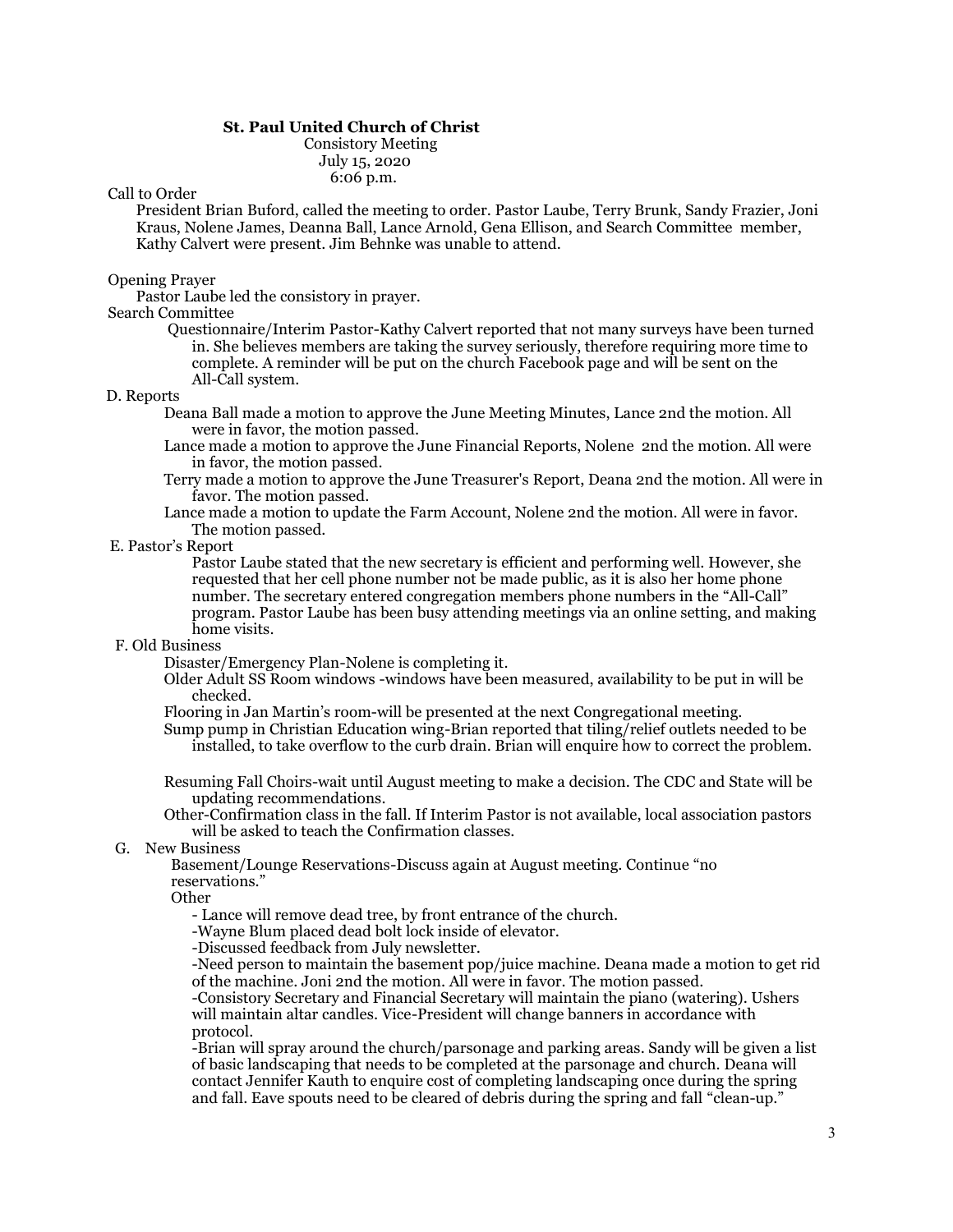-Gena (Financial Secretary) -Pay Pal account.

-Brian will inquire/complete IRS forms.

-Nolene and the church secretary will be added as authorized Quickbooks users. -Consistory Treasurer will be able to write checks in the event the church s ecretary is unavailable due to illness etc.

-Pastor Laube will check into the disconnect and reconnect fees at the parsonage for when she leaves for internet/phone.

-The current Facebook account is maintained under Pastor Laube's account. The Secretary will open, maintain and keep the site updated.

-Church Services will continue with the current restrictions and precautions in place. Encouragement of current, recommended guidelines should be continued. The service is still being broadcasted online.

-August 23, 2020 will be the Worship in the Park. The service will be held at 10:30 a.m. Due to current recommended restrictions there will not be a "carry-in" style luncheon. However, members are encouraged to bring a picnic lunch for their family to enjoy in the park.

-The next Consistory meeting will be Sunday, August 16, 2020, @ 8:30 a.m. This will be the last Consistory meeting with Pastor Laube.

H. Closing Prayer

Pastor Laube led the Consistory in the Lord's Prayer.

I. Adjournment

Deana made a motion to adjourn the meeting. Nolene 2nd the motion. All were in favor. The motion passed.



# **The Search Committee**

The St. Paul UCC Search Committee would like to thank everyone who returned their surveys. The responses were a big help in guiding us with completing the Church profile. We look forward to serving our Church by completing this task entrusted to us.

### **Paypal Donation/ Offering Option**

The Paypal donation/offering option is no longer available. You may either make donations in person or you may mail them to: St. Paul UCC 323 North Washington St. Kahoka, MO 63445

If you call the parsonage phone, the call will transfer to the church phone for now.

**Parsonage Phone**

### **Newsletter Information Reminder**

If you have items that need to be in the newsletter, they will need to be in the office by the 15th or as close to that date as possible. They can be called in (660-727-3611), Emailed (stpaulucckahoka@gmail.com) or mailed (323 N. Washington, Kahoka, MO 63445)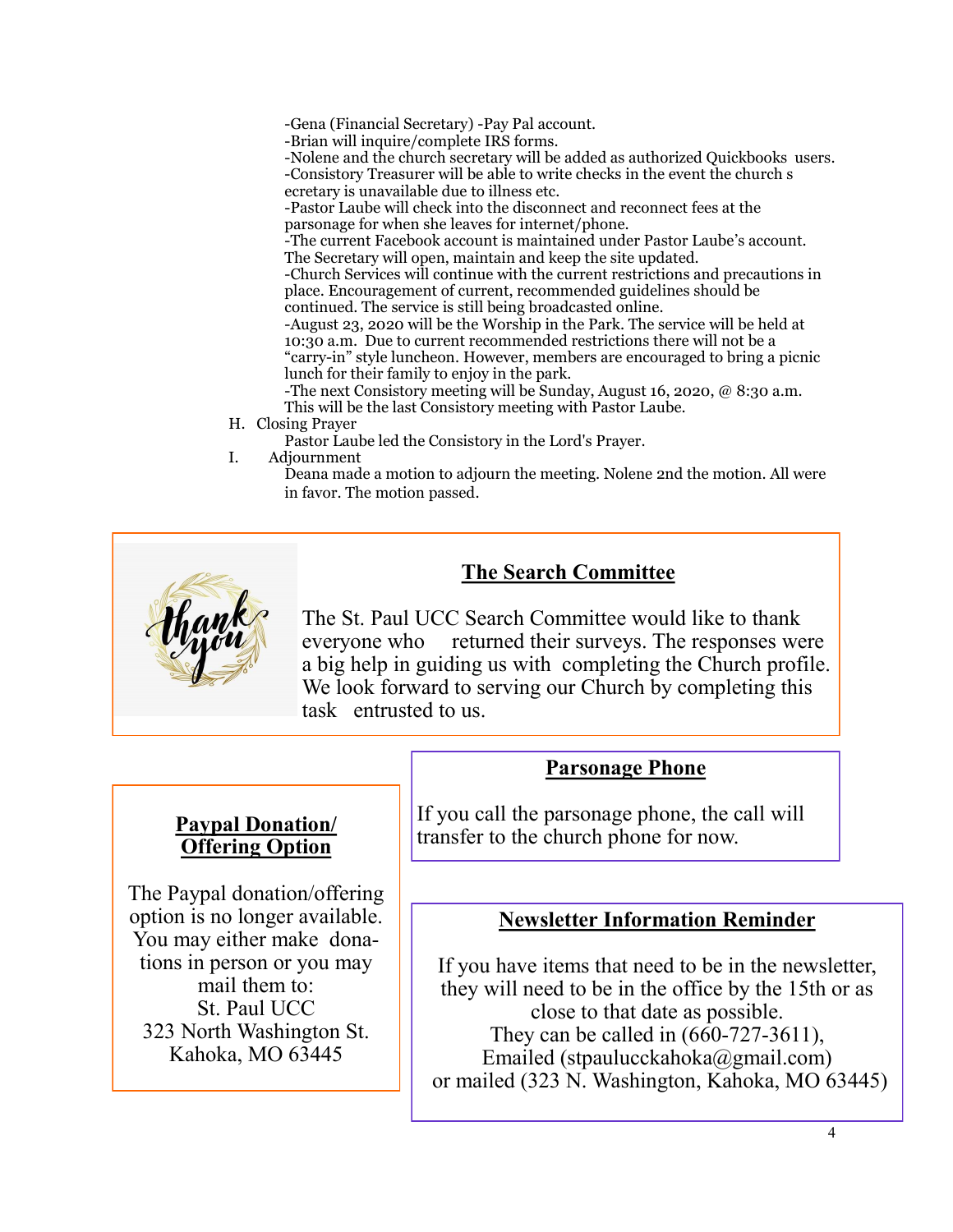# **September 2020**

### **Acolytes**

| Sept 6  | Taylan Plenge & Allison Lewis           |
|---------|-----------------------------------------|
| Sept 13 | <b>Emily Lewis &amp; Braden Volkmer</b> |
| Sept 20 | Dee-Dee Church & Isaiah Hardin          |
| Sept 27 | <b>Trinity Little &amp; Kayne Nixon</b> |

### **Liturgists**

### **Ushers**

### **Altar Flowers**

**Sept 6 Jason & Davin Acklie**

**Sept 13**<br>**Sept 20 Troy & Carrie Hamner** 

**Sept 27**

# **Opening/Closing for September:**

**Nolene James**

# **Sound Board:**

**Sue Scott**

St. Paul UCC--

"Thank you for the graduation card and well wishes. I really appreciate all of the love and support I have received from our church. I look forward to our new adventures as a church!"



Love, Jade Ross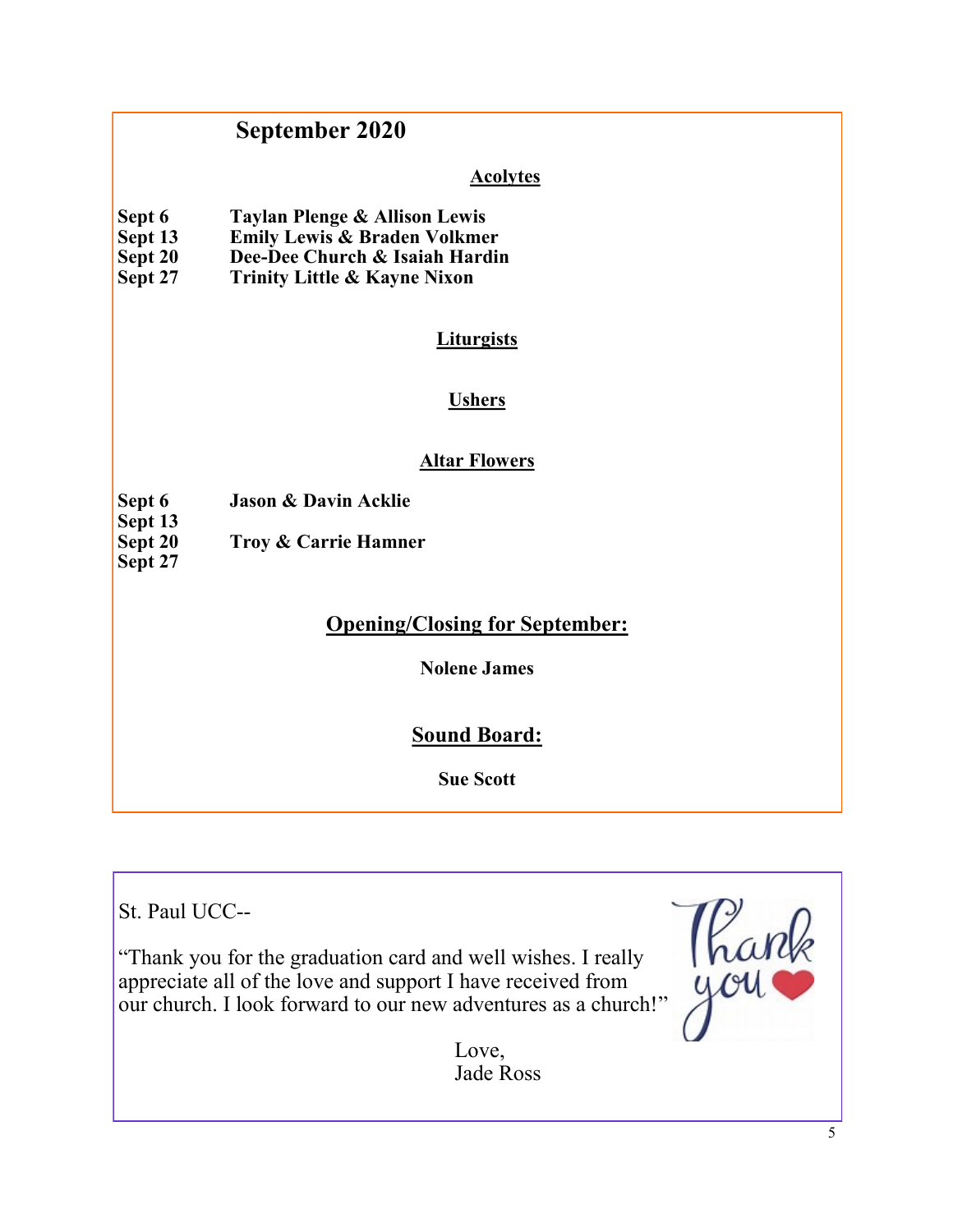

| September | 1                | <b>Audrey Herrs</b>       |
|-----------|------------------|---------------------------|
| September | 1                | <b>Austin Greer</b>       |
| September | 1                | <b>Larry Little</b>       |
| September | 1                | <b>Tristen Pitford</b>    |
| September | $\boldsymbol{2}$ | <b>Carrie Hamner</b>      |
| September | $\overline{2}$   | <b>John Bergman</b>       |
| September | 3                | <b>Nathaniel Lapsley</b>  |
| September | 4                | <b>Mick Wood</b>          |
| September | 6                | <b>Adalynn Denham</b>     |
| September | 6                | <b>Carson Hunziker</b>    |
| September | 6                | <b>Jacob Mohr</b>         |
| September | 6                | <b>Claudia Weese</b>      |
| September | 7                | <b>Marcia Ayers</b>       |
| September | 8                | <b>Alexis Fincher</b>     |
| September | 8                | <b>Bill Brewer</b>        |
| September | 8                | <b>Gary Hunziker</b>      |
| September | 8                | <b>Brody Davis</b>        |
| September | 8                | <b>Noah Creech</b>        |
| September | 9                | <b>David Harper</b>       |
| September | 9                | <b>Augustis Hamilton</b>  |
| September | 10               | <b>Linda LaFrenz</b>      |
| September | 10               | <b>Courtney Buford</b>    |
| September | 11               | <b>Cydney Blum</b>        |
| September | 11               | <b>Danielle Meinhardt</b> |
| September | 11               | <b>Nancy Marshall</b>     |
| September | 11               | <b>Natt Lapsley</b>       |
| September | 11               | <b>Ryan Walker</b>        |
| September | 11               | Tessa Meinhardt           |
| September | 12               | <b>Cody Nance</b>         |
| September | 13               | <b>Gary Trump</b>         |
| September | 13               | <b>Jamie Ross</b>         |
| September | 13               | <b>Jennifer Hoewing</b>   |
| September | 13               | <b>Mary Ann Plenge</b>    |
| September | 15               | <b>Thadd Lapsley</b>      |
| September | 16               | <b>Eric Rodgers</b>       |
| September | 16               | <b>Kay Biggerstaff</b>    |
| September | 16               | Tristan Harper            |
| September | 17               | <b>Brayen James</b>       |
| September | 17               | <b>Calem Lipper</b>       |
| September | 18               | <b>Matthew Manton</b>     |
| September | 19               | <b>Bryan Ankeney</b>      |
| September | 19               | <b>Jason Acklie</b>       |

| September | 20 | <b>Sadie Davis</b>       |
|-----------|----|--------------------------|
| September | 20 | <b>Brianne Uhlmeyer</b>  |
| September | 21 | <b>Ashley Rung</b>       |
| September | 21 | <b>Davin Acklie</b>      |
| September | 21 | <b>Delbert Harper</b>    |
| September | 21 | <b>Hal Plenge</b>        |
| September | 22 | <b>Jerry Denham</b>      |
| September | 22 | <b>Kamden Rodgers</b>    |
| September | 23 | <b>Tanner Elam</b>       |
| September | 24 | <b>Ashton McCuiston</b>  |
| September | 24 | <b>Tyler Biggerstaff</b> |
| September | 26 | <b>Hannah Arnold</b>     |
| September | 26 | <b>Sean Gray</b>         |
| September | 27 | <b>Abby Plenge</b>       |
| September | 27 | <b>Elizabeth Hall</b>    |
| September | 27 | <b>Kollyns Ball</b>      |
| September | 28 | <b>Christina Nevels</b>  |
| September | 28 | <b>Milton Krueger</b>    |
| September | 29 | <b>Matthew Meinhardt</b> |
| September | 30 | <b>Carole Weese</b>      |
| September | 30 | <b>Annalee Clark</b>     |
|           |    |                          |



| September | 1,2001   | $\mathsf{l}$ |
|-----------|----------|--------------|
| September | 3, 1977  | I            |
| September | 4, 1987  | ľ            |
| September | 5, 1998  | $\mathsf{l}$ |
| September | 5, 1998  | I            |
| September | 5, 2004  | I            |
| September | 6, 1985  | I            |
| September | 7,1985   | $\mathsf{l}$ |
| September | 9, 1995  | ř            |
| September | 11, 1982 | J            |
| September | 12, 1992 | $\mathsf{l}$ |
| September | 17, 2005 | ŋ            |
| September | 18, 1999 | Ί            |
| September | 24, 1994 | (            |
| September | 28, 2002 | I            |
| September | 28, 1996 | ľ            |
| September | 29, 1979 | I            |
| September | 29, 2007 | $\mathsf{l}$ |

**September 1, 2001 Justin & Danelle Brunk September 3, 1977 Bill & Terri Brewer Mike & Lorie Schantz Jason & Davin Acklie September 5, 1998 Pat & Kellie Carmichael Eric & Kristina Rodgers September 6, 1985 Russ & Jan Martin Jeff & Karen Arnold Scott & Christa Gregory September 11, 1982 Larry & Wanda Little September 12, 1992 John & Melissa Bevans September 17, 2005 Trenton & Amber Hunziker September 18, 1999 Troy & Carrie Hamner September 24, 1994 Craig & Jane Hunziker September 28, 2002 Robert & Melissa Schutte Matt & Stephene Kirchner Kevin & Rhonda Buford**<br>**Jay & Jamie Perry**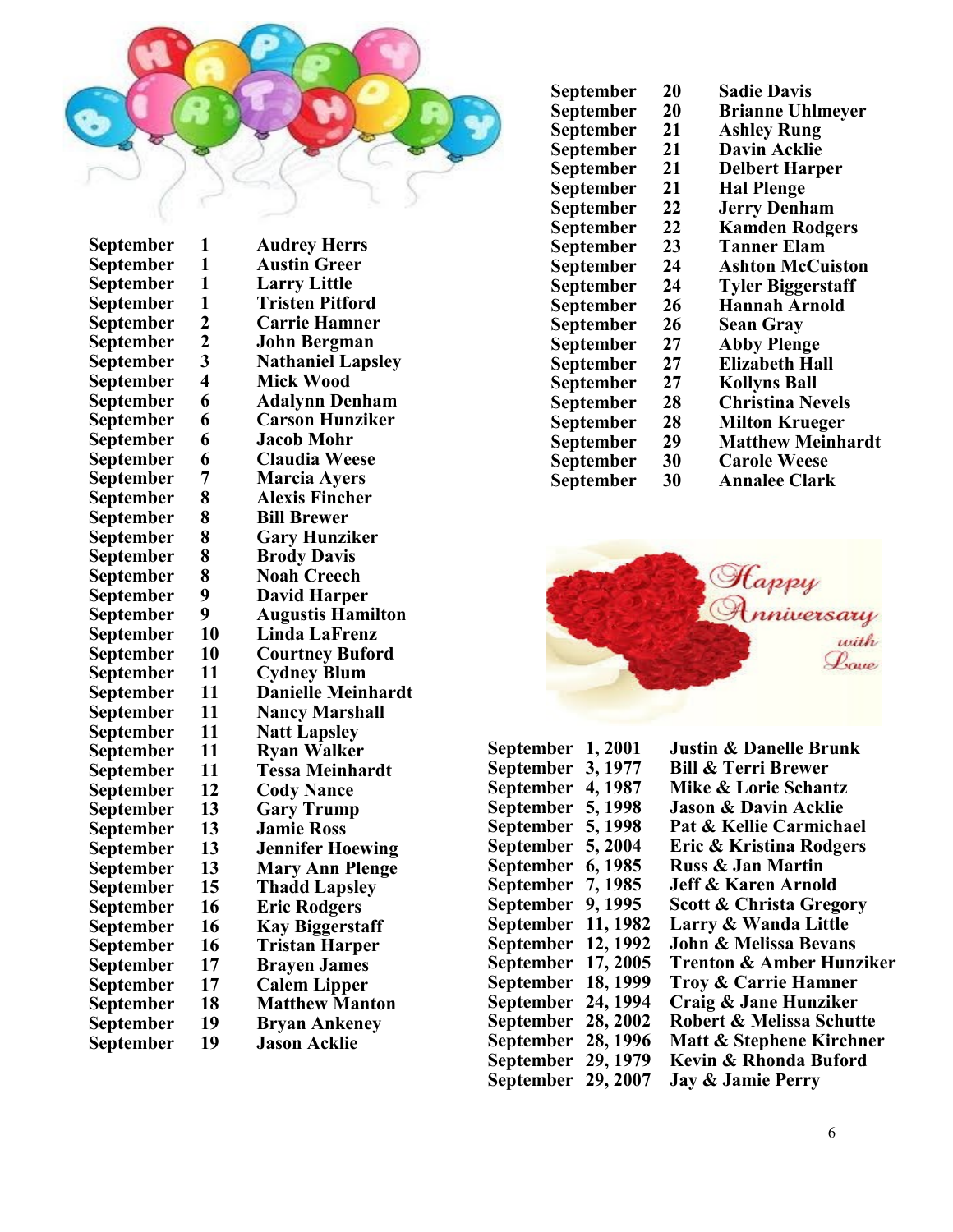# **Prayer List**

August 2nd:

August 9th:

August 23rd: David Denham, Those affected by the hurricanes

August 30th: Ronnie Stutz, Bentley McGhghy, Michael & Carrie Shipman, Nancy Blum of MI, Dennis Gordon of TN

Military Prayer List:

TJ Williams, Devin Fowler, Jason Brotherton, Devin Brotherton, Lane Dochterman, Nathan Marshall, Michael Scott, Jr., Cassie Kerr, Logan Ensminger, and many others serving our country. Our Disabled Veterans and Veterans of War.

*\*\*Please let the office know if there are names to be added or can be removed from the prayer list. We are trying to keep the prayer list updated as best as we can\*\**



**Food Pantry Sunday is September 13.** Items suggested for month of September include: **box potatoes, juice, small peanut butter jars, spaghetti sauce, saltine crackers, hamburger helper, gelatin dessert, instant pudding, tuna, toilet paper, liquid laundry soap and cereal**

Any and all donations are greatly appreciated. Thank you for supporting the Clark County Food Pantry. All churches and organizations are encouraged to attend the monthly meeting on the Second Thursday of the month at 1:00 pm at



### **Facebook Page Update**

We were unable to create a new Facebook page so the St Paul UCC of Kahoka Facebook page will remain the original page.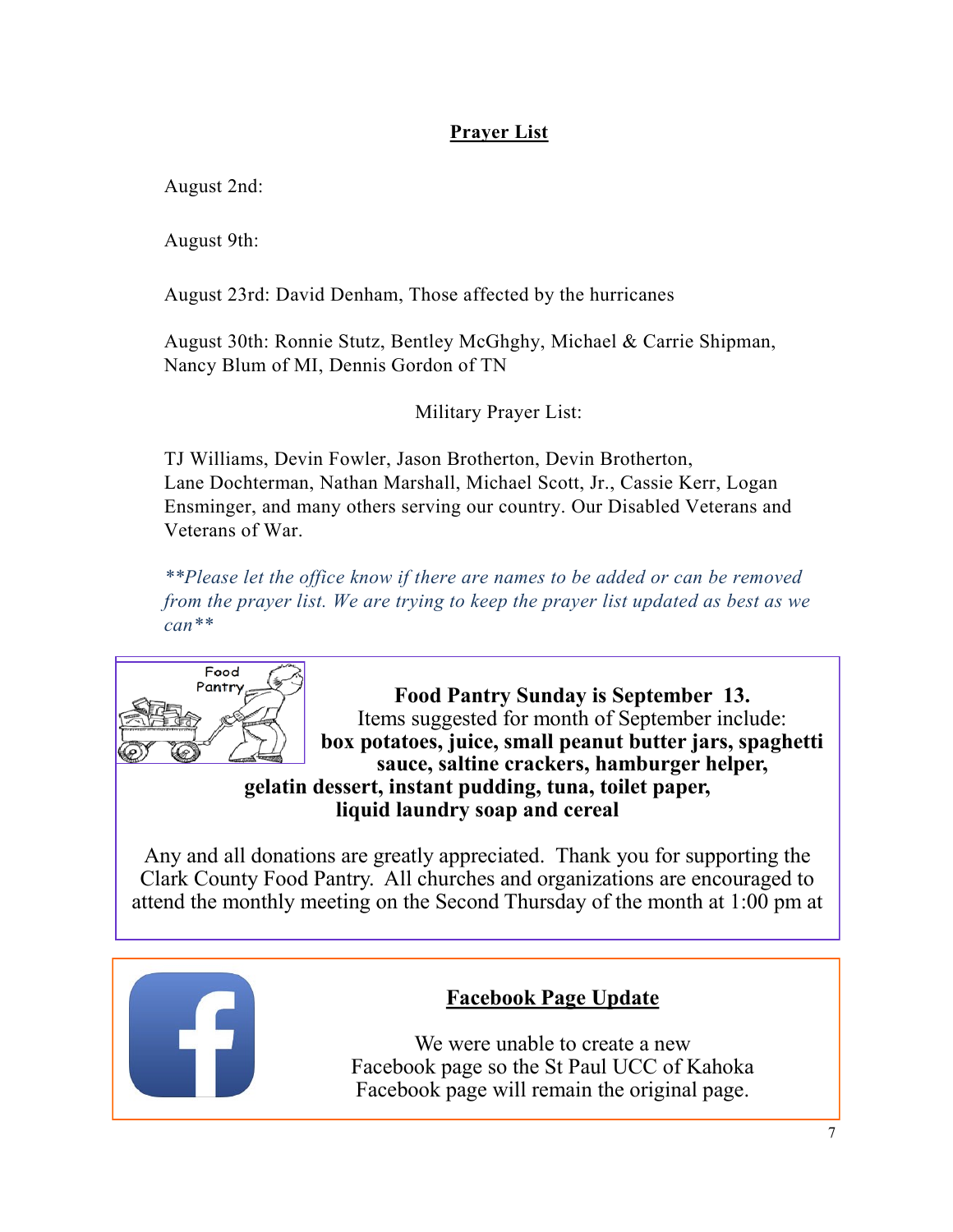# **Congregational Meeting August 30, 2020**

A congregational meeting was held on August 30, 2020.

# **Old Business:**

It was decided that we would remove the full-time Associate Pastor from the job description. The Ground Floor Office Committee was disbanded. The description of the Secretary position was changed from full-time to part-time.

# **New Business:**

**Fall Clean-Up:** A date and time will be set and announced for a Church and Parsonage clean-up.

**Sunday School:** Adult Sunday School will resume on September 6. Meet in the Lounge. Children's Sunday School will resume on September 13 as long as school is in session. If school closes due to Covid, Sunday School will discontinue.

**Choir:** Adult choir will not resume. Children's choir will not resume. A decision will be made later.

**Confirmation Classes:** The class will have 14 participants. It was the general consensus that the class needs to start as soon as possible. After a discussion with the parents of the class participants a date will be announced.

**Interim Minister:** A profile was sent to the association. The committee is continuing to update the profile with further information. The profile is currently 37 pages long. **Other:** Rev. Daniel Moore from Ft. Madison, Iowa will be conducting church services Sunday, September 6 and Sunday September 20.

**Next Consistory Meeting:** Sunday, September 20, 2020 @ 8:30 a.m.



Bible Study will start **September 9.** We will be studying Adam Hamilton's Forgiveness: Finding Peace Through Letting Go. Kathy Calvert will be teaching 2 classes on Wednesday at 10:00 am and 5:30 pm. Books will be \$5.00 payable to the church.

# **Sunday School**



Sunday Adult Sunday School classes begin September 6. They will meet in the lounge. Children's Sunday School classes will start on Sunday, September 13. They will meet in their regular rooms. Masks are welcome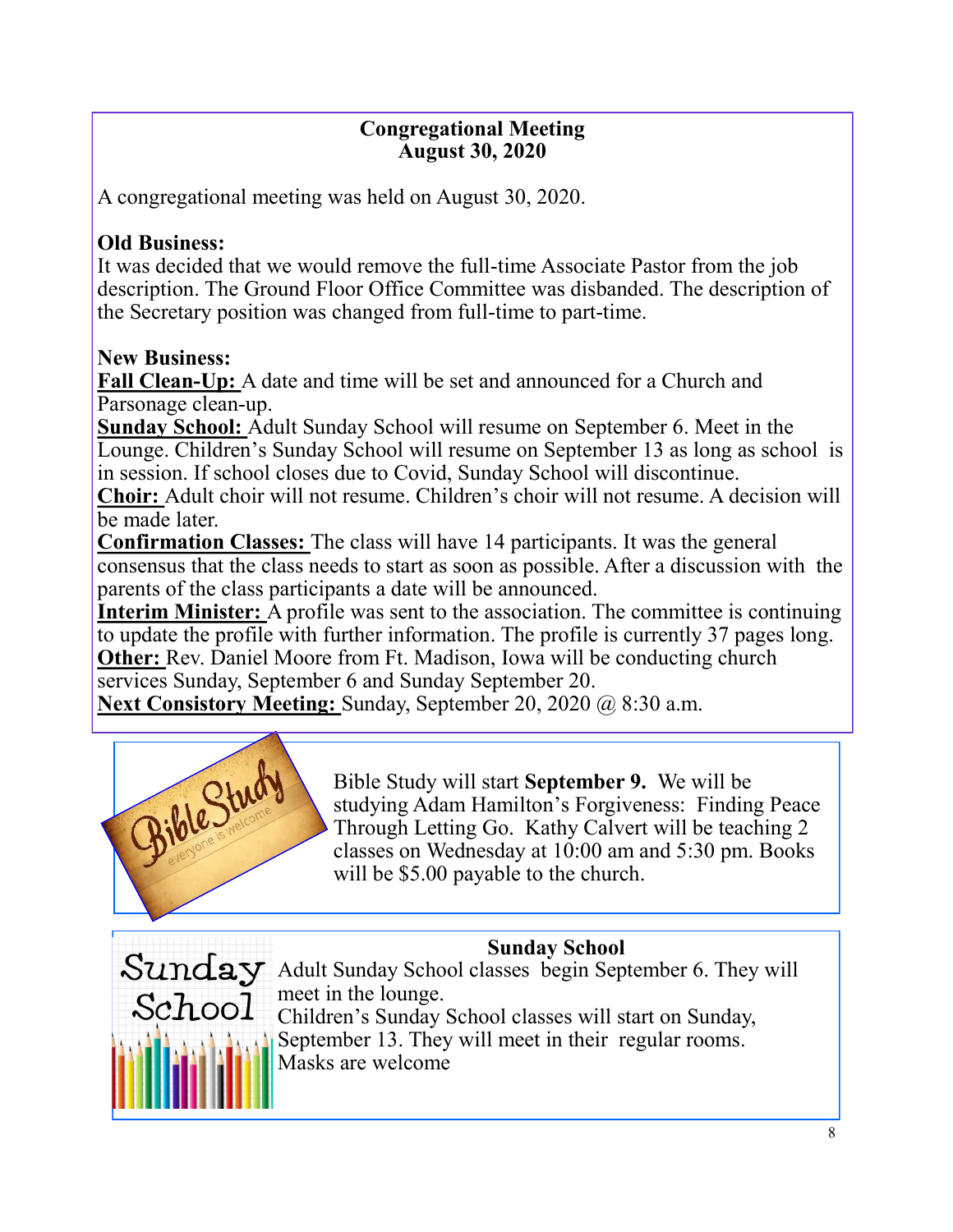



Pictured with Pastor Dixie are Travis, Alicia, Alexis, Aubrey Sturm. Travis, Alexis and Aubrey were baptized on August 21, 2020



Pictured with Pastor Dixie are PJ, Shaun, Grace, Harrison Parker. Grace and Harrison were baptized on August 27, 2020.





Six fourth graders received their Bibles during worship on August 30. Kohen Ball, Keagan Hunziker, Kennyck Nixon, Myken Rankin, Ally Winters, Braylen Plenge



**Text-Em-All Update**

The office has sent several texts recently to most members of the congregation regarding church services. If you opted out, the office will need to know to put you back on the list. If you did not get a text,

and would like to be on the list, please call the office with your cell phone number. OR, you may email the church with your cell phone number, please use: stpaulucckahoka@gmail.com. If you have questions, please contact a member of your consistory.